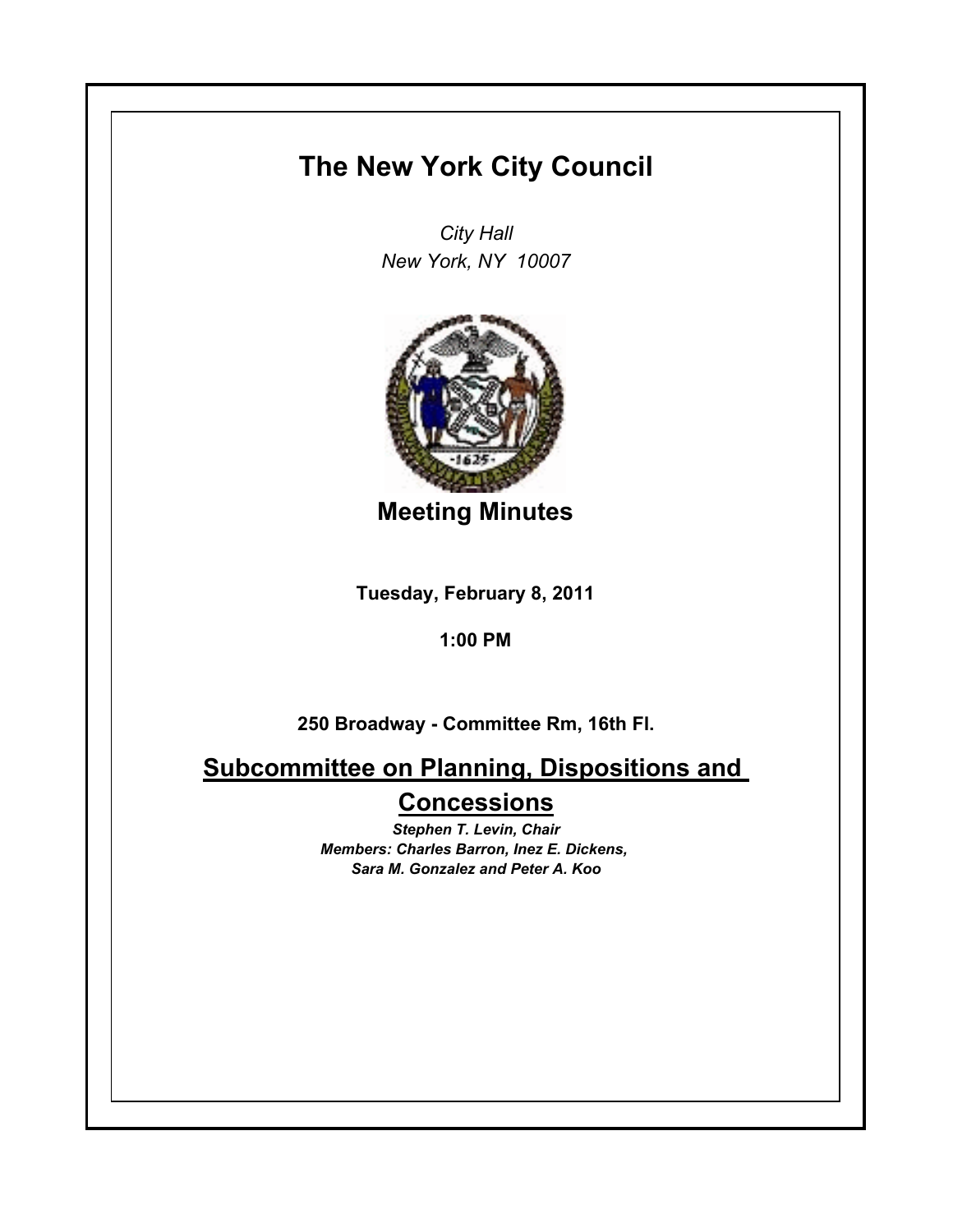| Roll Call    |                                                                                                                                                                                                                                                                                                                                                                                                                                                                                   |                                                                                                                                                                                                                                                                                                                                                                                                                                                                                                                                                                                                                                                                                                                                                                                                                                                                                            |  |
|--------------|-----------------------------------------------------------------------------------------------------------------------------------------------------------------------------------------------------------------------------------------------------------------------------------------------------------------------------------------------------------------------------------------------------------------------------------------------------------------------------------|--------------------------------------------------------------------------------------------------------------------------------------------------------------------------------------------------------------------------------------------------------------------------------------------------------------------------------------------------------------------------------------------------------------------------------------------------------------------------------------------------------------------------------------------------------------------------------------------------------------------------------------------------------------------------------------------------------------------------------------------------------------------------------------------------------------------------------------------------------------------------------------------|--|
|              |                                                                                                                                                                                                                                                                                                                                                                                                                                                                                   | <b>Present: Levin, Barron, Dickens, Gonzalez and Koo</b>                                                                                                                                                                                                                                                                                                                                                                                                                                                                                                                                                                                                                                                                                                                                                                                                                                   |  |
| LU 0238-2010 | Application no. 20115223 HAK, an Urban Development Action Area<br>Project located at 824 Monroe Street, Council District no. 41,<br>Borough of Brooklyn. This matter is subject to Council review and<br>action pursuant to Article 16 of the New York General Municipal<br>Law, at the request of the New York City Department of Housing<br>Preservation and Development and pursuant to Section 696 of the<br>General Municipal law for an exemption from real property taxes. |                                                                                                                                                                                                                                                                                                                                                                                                                                                                                                                                                                                                                                                                                                                                                                                                                                                                                            |  |
|              | <b>Attachments:</b>                                                                                                                                                                                                                                                                                                                                                                                                                                                               | Land Use Calendar - Week of October 25 - October 29, 2010, Hearing<br>Testimony - Planning 10-25-10, Hearing Transcript - Planning 10-25-10,<br>Land Use Calendar - Week of November 8 - November 12, 2010, Land Use<br>Calendar - Week of November 22 - November 26, 2010, Hearing Testimony<br>- Planning 11-10-10, Hearing Transcript - Planning 11-10-10, Land Use<br>Calendar - Week of December 6 - December 10, 2010, Hearing Transcript -<br>Planning 11-15-10, Hearing Transcript - Planning 11-22-10, Hearing<br>Transcript - Planning 12-6-10, Land Use Calendar - Week of January 10 -<br>January 14, 2011, Hearing Testimony - Planning 1/11/11, Hearing<br>Transcript - Planning 1-11-11, Land Use Calendar - Week of February 7 -<br>February 11, 2011, Hearing Testimony - Planning 2/8/11, Hearing Transcript<br>- Planning 2/8/11, Land Use Calendar - February 10, 2011 |  |
|              | This Land Use Application was Hearing Held by Committee                                                                                                                                                                                                                                                                                                                                                                                                                           |                                                                                                                                                                                                                                                                                                                                                                                                                                                                                                                                                                                                                                                                                                                                                                                                                                                                                            |  |
|              | <b>Attachments:</b>                                                                                                                                                                                                                                                                                                                                                                                                                                                               | Land Use Calendar - Week of October 25 - October 29, 2010, Hearing<br>Testimony - Planning 10-25-10, Hearing Transcript - Planning 10-25-10,<br>Land Use Calendar - Week of November 8 - November 12, 2010, Land Use                                                                                                                                                                                                                                                                                                                                                                                                                                                                                                                                                                                                                                                                       |  |

Testimony - Planning 10-25-10, Hearing Transcript - Planning 10-25-10, Land Use Calendar - Week of November 8 - November 12, 2010, Land Use Calendar - Week of November 22 - November 26, 2010, Hearing Testimony - Planning 11-10-10, Hearing Transcript - Planning 11-10-10, Land Use Calendar - Week of December 6 - December 10, 2010, Hearing Transcript - Planning 11-15-10, Hearing Transcript - Planning 11-22-10, Hearing Transcript - Planning 12-6-10, Land Use Calendar - Week of January 10 - January 14, 2011, Hearing Testimony - Planning 1/11/11, Hearing Transcript - Planning 1-11-11, Land Use Calendar - Week of February 7 - February 11, 2011, Hearing Testimony - Planning 2/8/11, Hearing Transcript - Planning 2/8/11, Land Use Calendar - February 10, 2011

## **A motion was made that this Land Use Application be Approved by Subcommittee approved by Roll Call.**

## **Affirmative:** 4 -

Levin, Dickens, Gonzalez and Koo

**Negative:** 1 -

Barron